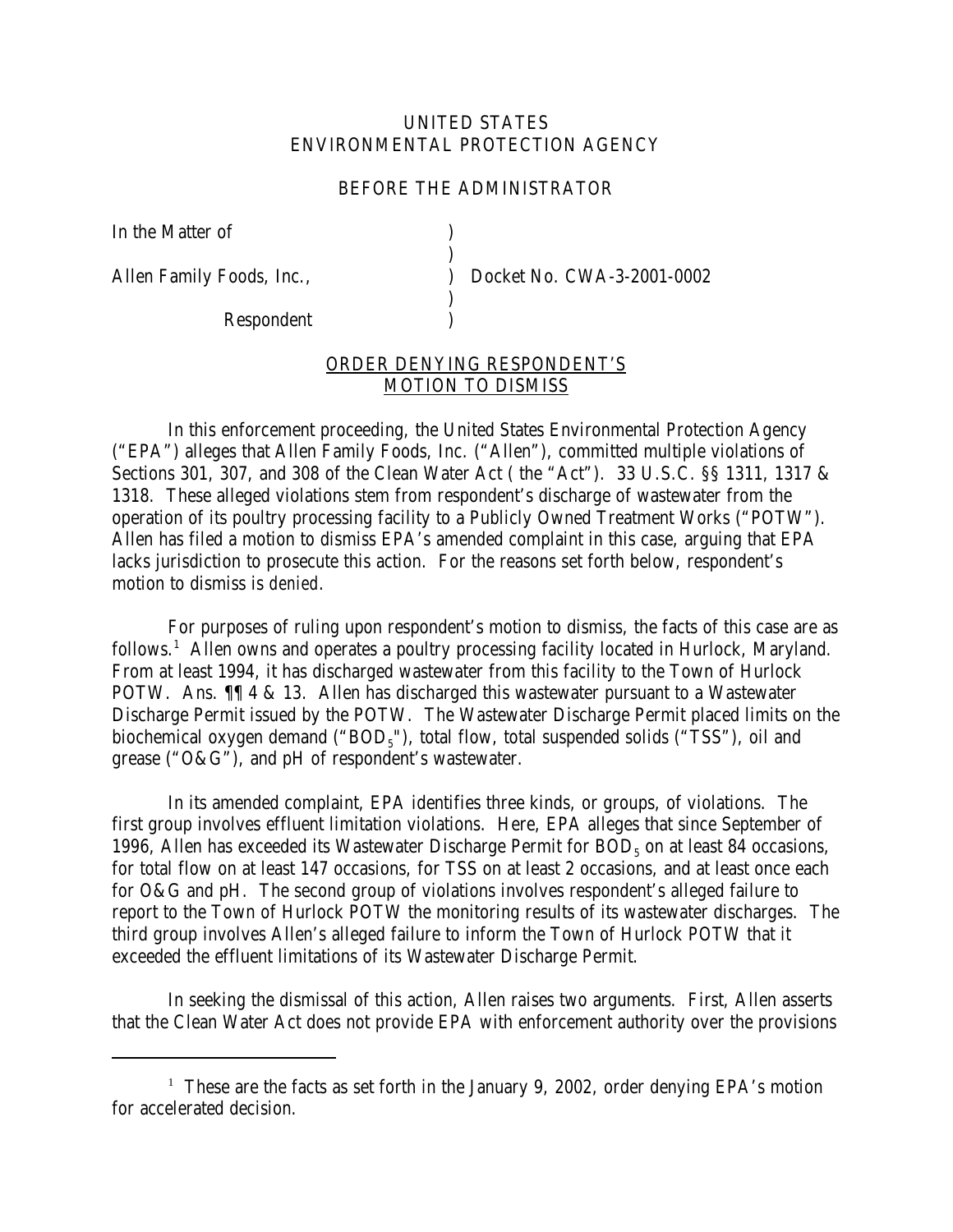of its Wastewater Discharge Permit, and hence, over any perceived violations of that permit. As its second argument, Allen submits that the United States Department of Agriculture has exclusive regulatory authority over the operations of its Hurlock poultry processing facility.

#### The Statutory Argument

Citing Section 307(b) of the Act and 40 C.F.R. Part 403 ("General Pretreatment Regulations For Existing And New Sources Of Pollution"), respondent submits that industrial dischargers (such as Allen) that do not directly discharge into the waters of the United States, but instead discharge into a public sanitary sewer system (such as the Hurlock POTW), are regulated by the Clean Water Act's pretreatment program. Respondent further submits that under this pretreatment program, limitations are imposed on Industrial Users by the owner of an EPA and State-approved publicly owned treatments works. Resp. Mem. at 5-6.

According to respondent, EPA's only enforcement authority as it relates to "interference" or "pass through" is contained in Section 309(f) of the Clean Water Act. 33 U.S.C. § 1319 $(f)$ .<sup>2</sup> In that instance, respondent argues that EPA is to bring the action in Federal district court against both the POTW and the industrial discharger. Respondent submits that here, contrary to the Clean Water Act's enforcement scheme, EPA improperly

# $2\,$  40 C.F.R. 403.3 contains the following definitions:

(i) The term *Interference* means a Discharge which, alone or in conjunction with a discharge or discharges from other sources, both:

> (1) Inhibits or disrupts the POTW, its treatment processes or operations, or its sludge processes, use or disposal; and

(2) Therefore is a cause of a violation of any requirement of the POTW's NPDES [National pollutant discharge elimination system] permit ....

 $*$   $*$   $*$   $*$   $*$ 

(n) The term *Pass Through* means a Discharge which exits the POTW into waters of the United States, in quantities or concentrations which, alone or in conjunction with a discharge or discharges from other sources, is a cause of a violation of any requirement of the POTW's NPDES permit ....

*(Emphasis in original).*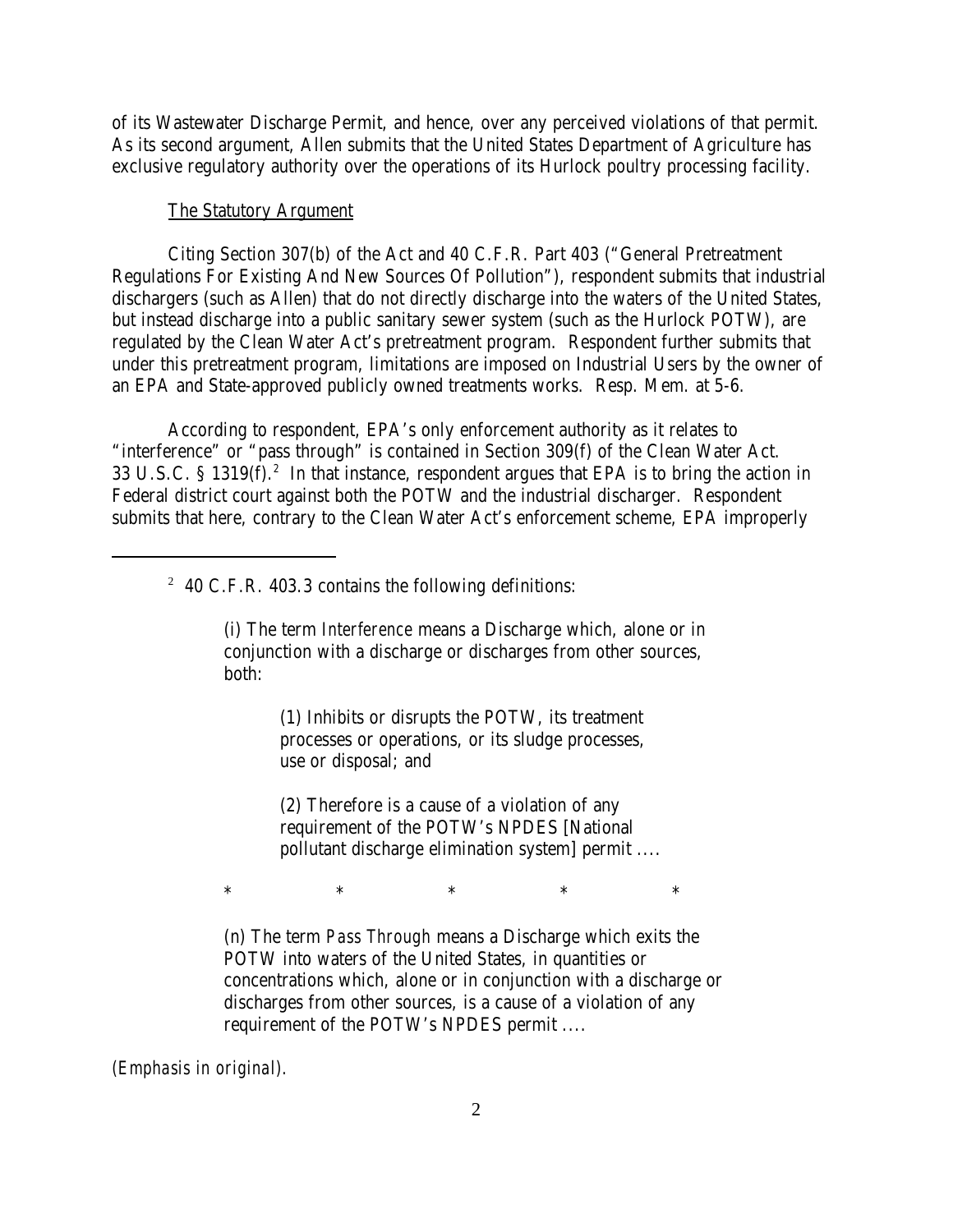seeks to enforce a local pretreatment permit and local ordinance through a Federal administrative enforcement action pursuant to Section 309(g). 33 U.S.C. § 1319(g). Resp. Mem. at 6-7.

Allen's view of the Clean Water Act's enforcement scheme as it relates to pretreatment standards is rejected as being too narrow. Respondent's interpretation of the Act's enforcement scheme is inconsistent with a fair reading of the Act. Rather, as asserted by the EPA, Section 309(f) is but one of two ways for the Agency to enforce a POTW's pretreatment standards. The other way is for EPA to proceed under Section 309(g) and, as it has done in this case, file an administrative complaint.

The fact that Sections 309(f) and (g) offer EPA alternative enforcement choices is clear from the plain language of these statutory provisions. Section 309(f) provides EPA with access to Federal district court and to obtain there what it is unable to obtain in an administrative enforcement action, *i.e.*, a permanent or a temporary injunction. In addition, Section 309(f) provides: "Nothing in this subsection shall be construed to limit or prohibit any other authority the Administrator may have under this chapter."

As EPA points out, there is another enforcement route available to the Administrator which is set forth in Section 309(g), titled, "Administrative penalties." Pursuant to Section  $309(g)$ , the Administrator may assess a Class I or a Class II civil penalty for a violation of Sections 307 ("Toxic and pretreatment effluent standards") and 308 ("Records and reports; inspections) of the Act. The plain language of Section 309(g) offers EPA an administrative enforcement route when it believes that an Industrial User has failed to comply with pretreatment standards.

Despite this clear language of Section 309(g), Allen raises what it believes is another bar to EPA's prosecution of this case. Allen begins this argument with Section 307(d) of the Clean Water Act. Section 307(d) provides:

> After the effective date of any effluent standard or prohibition or pretreatment standard promulgated under this section, it shall be unlawful for any owner or operator of any source to operate any source in violation of any such effluent standard or prohibition or pretreatment standard.

#### 33 U.S.C. § 1317(d).

Allen submits that EPA lacks jurisdiction in this case because the pretreatment standards allegedly violated are the product of the Town of Hurlock's ordinance and not the product of notice and comment rulemaking under Section 307(d). Respondent further submits that because only EPA can promulgate standards under the Clean Water Act, complainant is powerless to enforce a Pretreatment Permit issued pursuant to local ordinance. Resp. Mem. at 9-10.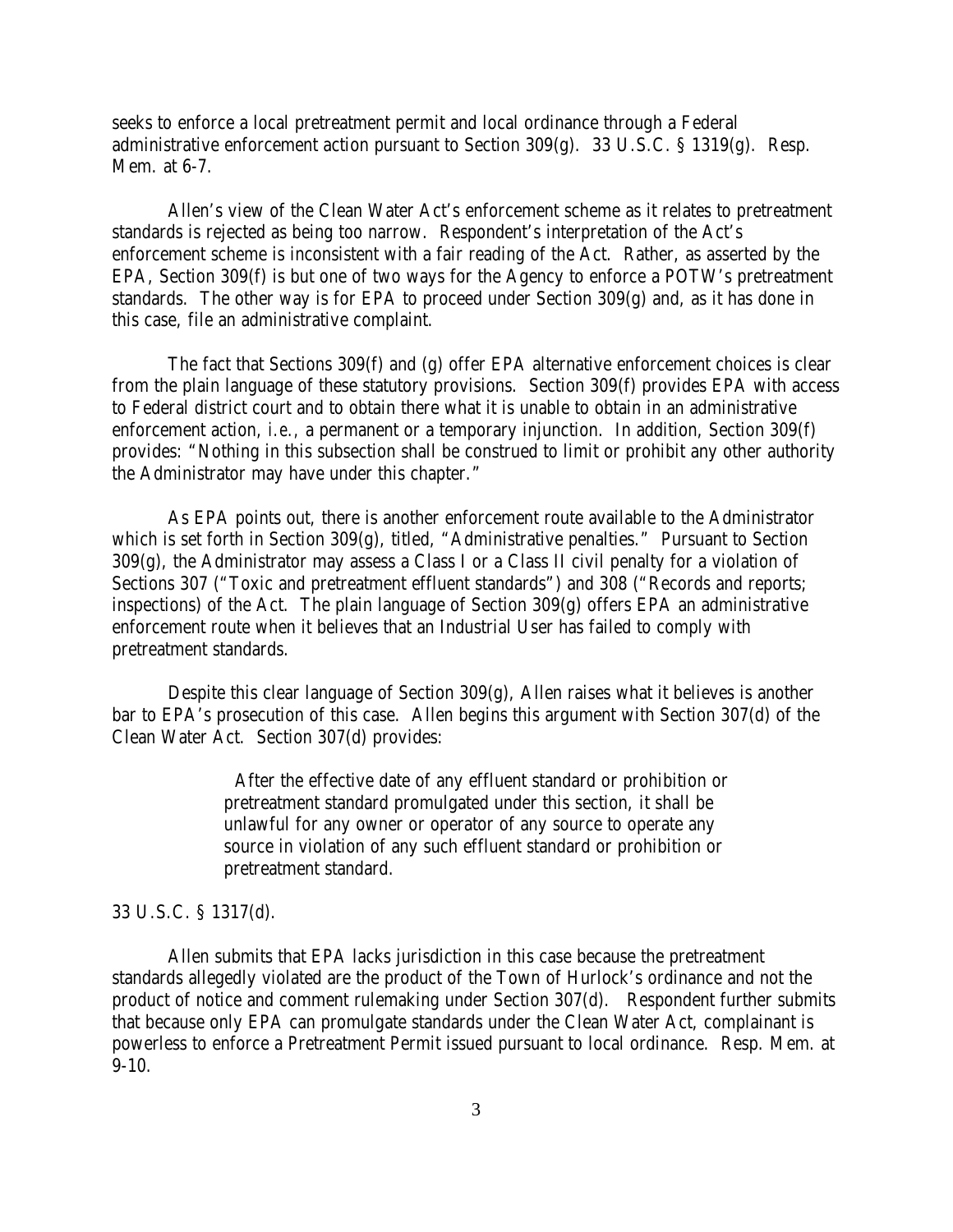Acceptance of Allen's argument would lead to an absurd result in this case. According to respondent's reading of the statute, EPA would be precluded from enforcing the pretreatment standards allegedly violated in this case not only under either Section 309(g), but also under Section 309(f) as well. This result would obtain because both of these statutory sections relate back to the pretreatment provisions of Section 307(d). If EPA cannot enforce the Town of Hurlock POTW's pretreatment standards under Section 309(g), as Allen submits, it stands to reason that it cannot enforce the same provisions under Section 309(f), even though Allen believes that EPA must proceed pursuant to Section 309(f) in the first place. Thus, under Allen's reading of the Act, the only party left for EPA to proceed against would be the Town of Hurlock. Presumably, the cause of action would not at all relate to the Town's operation of its POTW, but rather to Allen's failure to comply with a Water Discharge Permit issued by the POTW.<sup>3</sup> Such an enforcement scheme would make no sense.

Fortunately, a plain reading of the involved Clean Water Act provisions and EPA's implementing regulations produces a different result. We begin with Section 301(a) of the Act. 33 U.S.C. § 1311(a). This section addresses effluent limitations. Section 301(a) states that, except as otherwise provided in the Act, it is unlawful to discharge any pollutant. One of the statutory provisions which provides an exception to this discharge prohibition is Section 307. 33 U.S.C. § 1317.

Section 307 addresses toxic and pretreatment effluent standards. As noted above, Section 307(d) in part provides that it is unlawful to violate any pretreatment standard "promulgated under this section." The crux of the disagreement between EPA and Allen is whether Section 307(d) encompasses the Town of Hurlock POTW's pretreatment standards. Based upon the regulations promulgated by EPA at 40 C.F.R. Part 403, this issue is resolved in EPA's favor.

In its argument, EPA effectively points out that the provisions of 40 C.F.R. 403.8, 403.9, and 403.11 establish a formal process for a POTW to establish a Pretreatment Program and, more importantly, for the POTW to establish local limits applicable to an Industrial User. *See* EPA Resp. at 7. EPA essentially argues that through 40 C.F.R. Part 403, it has promulgated regulations allowing POTW's, such as the Town of Hurlock POTW, to enact specific local limits that fall within the coverage of Section 307(d) of the Clean Water Act. EPA is correct. A review of Part 403 shows that EPA has created a regulatory scheme that allows a particular POTW to adopt local limits. This is not a case of "bootstrapping" regulatory authority as Allen, citing to the provisions of 40 C.F.R. 403.5(d), argues is the case. Rather, all that Section 403.5(d) states is that a POTW's local limits "shall be deemed Pretreatment Standards for the purposes of section 307(d) of the Act," if developed in accordance with Section 403.5(c). Section 403.5(c), in turn, ties into the requirement that each POTW develop a Pretreatment Program pursuant to Section 403.8, including the requirement

<sup>&</sup>lt;sup>3</sup> There has been no assertion by Allen that this Wastewater Discharge Permit was not properly issued.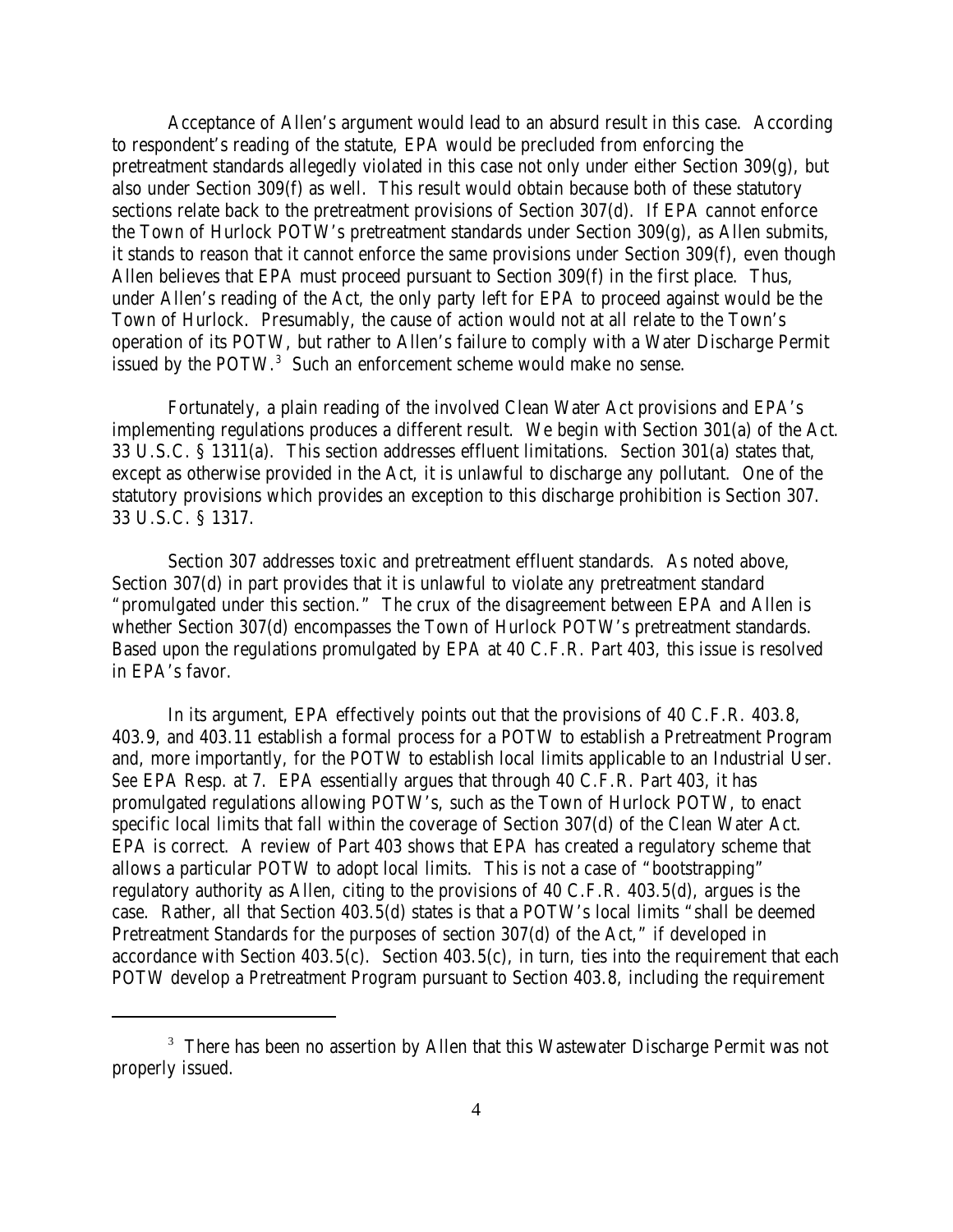that "[s]pecific effluent limits shall not be developed and enforced without individual notice to persons or groups who have requested such notice and an opportunity to respond." Section  $403.5(c)(3)$ .

Thus, EPA has established that it has the legal authority under Section 307(d) of the Clean Water Act to enforce local limits adopted by POTW's pursuant to 40 C.F.R. Part 403.

#### The Preemption Argument

Allen also argues that EPA cannot maintain the present action because the United States Department of Agriculture ("USDA") "has primary jurisdiction and authority over poultry and poultry processing operations." Allen Mem. at 12. In that regard, respondent states that the USDA promulgated its "HACCP" program at 9 C.F.R. 381.65, 417.1, and 304, and that the "USDA's scheme is so complete over food safety its regulation allows for zero tolerance in poultry." *Id.* In essence, Allen argues that the USDA has jurisdiction over its poultry processing facility in this case, and not the EPA.

In response, EPA essentially states that this is a Clean Water Act case involving the respondent's alleged failure to comply with Federal environmental regulations. EPA further states that there has been no showing by Allen that Congress intended for USDA regulations to exclusively occupy the field here. Indeed, EPA argues that there has been no showing whatsoever that Allen couldn't comply with both the Clean Water Act provisions at issue in this case, as well as with the USDA's HACCP regulations.

EPA's point is well-taken. Allen has failed to show that the HACCP regulations to which it cites preclude the enforcement of the Clean Water Act provisions and the 40 C.F.R. Part 403 regulations relied upon by EPA. Moreover, at this preliminary stage, just what the HACCP regulations require of Allen and how they affect the respondent's Hurlock processing facility are unknown.